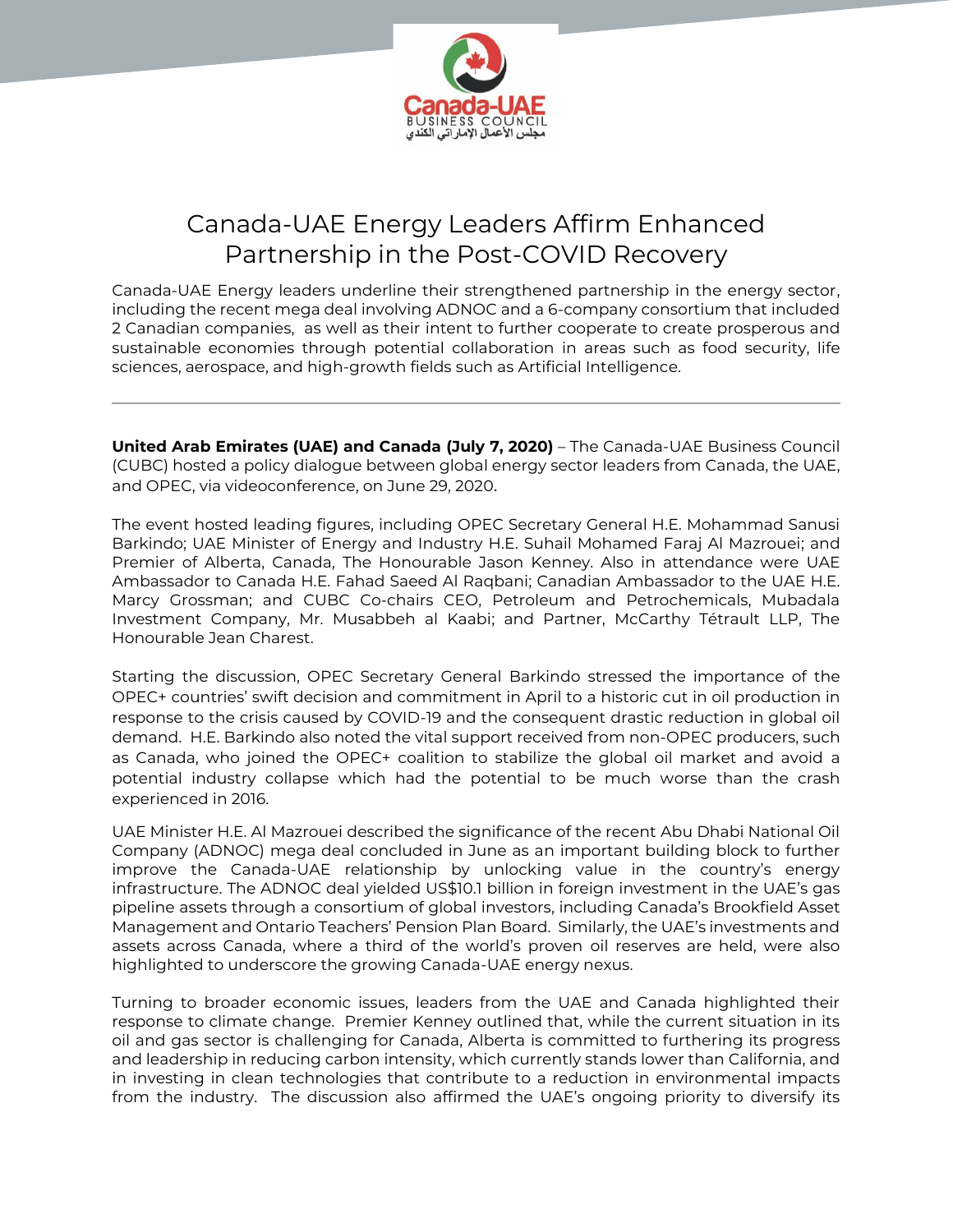energy sources to 50% renewables by 2050 by making \$160 billion in investment in green energy.

Additionally, both sides stressed their commitment to advance their robust economic diversification agenda. It was discussed that both countries would implement strategic plans to support economic recovery from the current crisis, including a range of sectors with potential collaboration, such as food security, life sciences, aerospace, financial services, and the technology sectors, with a focus on high-growth fields such as Artificial Intelligence.

---

## *[Quote] H.E. Marcy Grossman, Ambassador of Canada to the United Arab Emirates*

*"The Canada-UAE energy nexus continues to progress from value creation, to sustainable development, to promoting gender diversity across the sector. The recent news of Canada's significant investment into ADNOC's energy infrastructure via Brookfield Asset Management and the Ontario Teacher's Pension Plan Board has demonstrated that our energy partnership with the UAE is one of mutual interest and shared aspirations. In my view, this is the start of a new exciting chapter in the Canada-UAE relationship."*

#### *[Quote] H.E. Fahad Saeed Al Raqbani, UAE Ambassador to Canada*

*During these unprecedented times, the UAE and Canada have proactively and strategically managed challenging circumstances to forge a path forward that protects both the health and economic wellbeing of its communities. The recent announcement of the largest energy infrastructure investment in the UAE with heavy involvement from 2 Canadian companies shows this embrace of transformational approaches and long-term views, and is a great sign of both the developing relationship and the opportunities ahead.* 

#### *[Quote] Mr. Musabbeh Al Kaabi, CEO, Petroleum and Petrochemicals, Mubadala Investment Company*

*The UAE-Canada relationship has grown and strengthened in the past several years. As the Co-Chair of the Canada-UAE Business Council, I have seen first-hand the synergies and business opportunity between the two countries. As the UAE looks to diversify economically moving forward, through initiatives such as Abu Dhabi Economic Vision 2030, I am optimistic about the opportunities for further collaboration with Canada, particularly in areas such as the 4th Industrial Revolution, Artificial Intelligence, Aerospace, Infrastructure and Logistics, Food Security and Healthcare.* 

#### *[Quote] The Honourable Jean Charest, Partner, McCarthy Tétrault LLP*

*It is an exciting time for the Canada-UAE relationship, with last week's announcement of a massive energy infrastructure investment by Canadian organizations into the UAE being one example of the increased collaboration between the two countries. As the Co-Chair of the Canada-UAE Business Council, I have seen up-close the multiple opportunities for Canada in the UAE and vice-versa. There is untapped potential for Canada to collaborate more closely with the UAE, particularly in knowledge sectors such as Artificial Intelligence, clean technologies, and general innovation - all areas in which Canada excels.* 

## *About the Canada-UAE Business Council*

*The Canada-UAE Business Council (CUBC) is an initiative spearheaded by the federal governments of the UAE and Canada in to facilitate trade and business activity between the two countries. This high-*